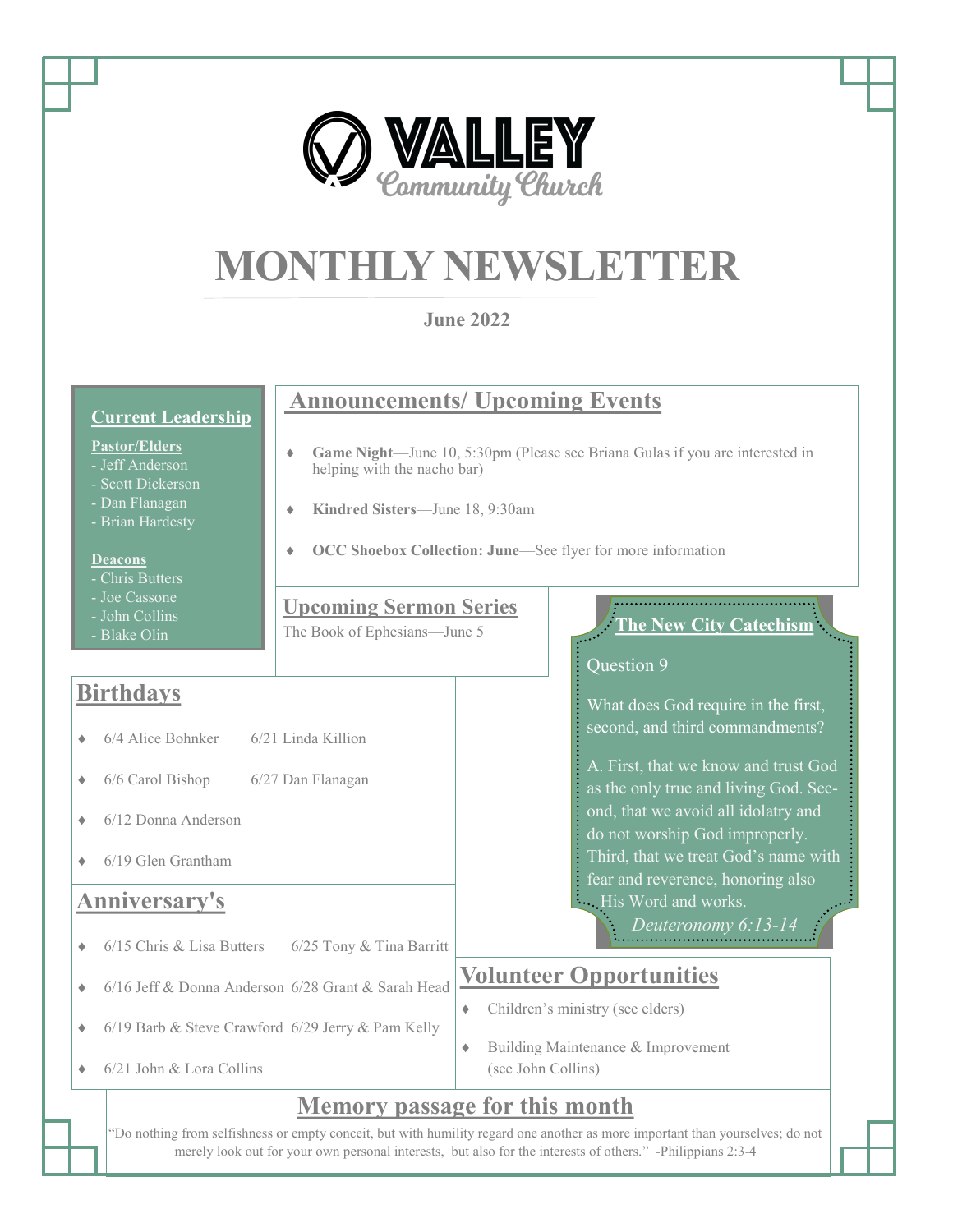## **Pastor's Notes**

Just thinking…. About Easter

Easter Sunday is a great day for the church of Jesus Christ. I know, I know, I am supposed to say "Resurrection Sunday!" Yes and amen, but does it really matter? Why is it that some people refuse to say Easter Sunday when thinking of the day that we have set aside to reflect on and rejoice in the resurrection of Jesus Christ?

While setting aside the need to say that each and every Lord's Day that the church gathers is a resurrection Sunday, let us try to come to a conclusion about what to call maybe the most important day of the year for the Christian.

Let's start with the day as Americans see it. Have you ever wondered why there is a bunny with eggs on Easter? Since bunnies don't lay eggs, what gives? Have these postmodern bunnies begun to eat bird eggs? Have bunnies evolved to now lay eggs and paint them neutral pastel colors since they are now highly adapted and relevant (for clarity, I am not being serious, macro evolution is just as silly as seeking relevance in life.)? I mean what gives with the bunnies and eggs theme of Easter?

Some will tell you that it all comes from some goddess in the Norse traditions. Some will tell you that it was a Germanic goddess, both having to do with fertility. The problem is that no one has been able to prove any of it.

It is probably true to some extent that 'Easter' at least in name and its weird mascots, have some form of pagan origin, and if we look around today, that is definitely true. Whatever the history is, at the very least, we have a vibrant form of paganistic commercialism pervading this day. Easter eggs, Easter bunnies, Easter candy, weird parental gifts of bunny eggs in a basket with fake grass and plastic eggs containing life giving candy. And don't forget the strange community event of small children gathering together to look for eggs hidden in a park with the parents grouped together drinking their coffee in the rain secretly hoping that their child will find just one more than the other kids and be able to be crowned "Easter Egg Finding Champion for 2022". Okay maybe I'm being a bit facetious, but you undoubtedly get the point.

What are we doing as a society on that day? If people from the Amazon Jungle or the middle of Siberia were to come to small town America on Easter Sunday, what would they think? Bunnies with eggs? Kids spending their Sunday hunting for plastic eggs? Store shelves lined with chocolate bunnies? They would probably say that they don't want to be a "first world" society if this is what it looks like. They would probably think that we are crazy.

So what do we do as Christians? Do we celebrate Easter? I think that I speak for all Christians when I say that I love this day! What do we do?

To answer that let's go to our authority for life. Let's start with Matthew 28:1-7 which is right on the heels of the death and burial of Jesus Christ.

*"Now after the Sabbath, as it began to dawn toward the first day of the week, Mary Magdalene and the other Mary came to look at the grave. And behold, a severe earthquake had occurred, for an angel of the Lord descended from heaven and came and rolled away the stone and sat upon it. And his appearance was like lightning, and his clothing as white as snow. The guards shook for fear of him and became like dead men. The angel said to the women, do not be afraid; for I know that you are looking for Jesus who has been crucified. He is not here, for He has risen, just as He said. Come, see the place where He was lying. Go quickly and tell His disciples that He has risen from the dead; and behold, He is going ahead of you into Galilee, there you will see Him; behold I have told you."*